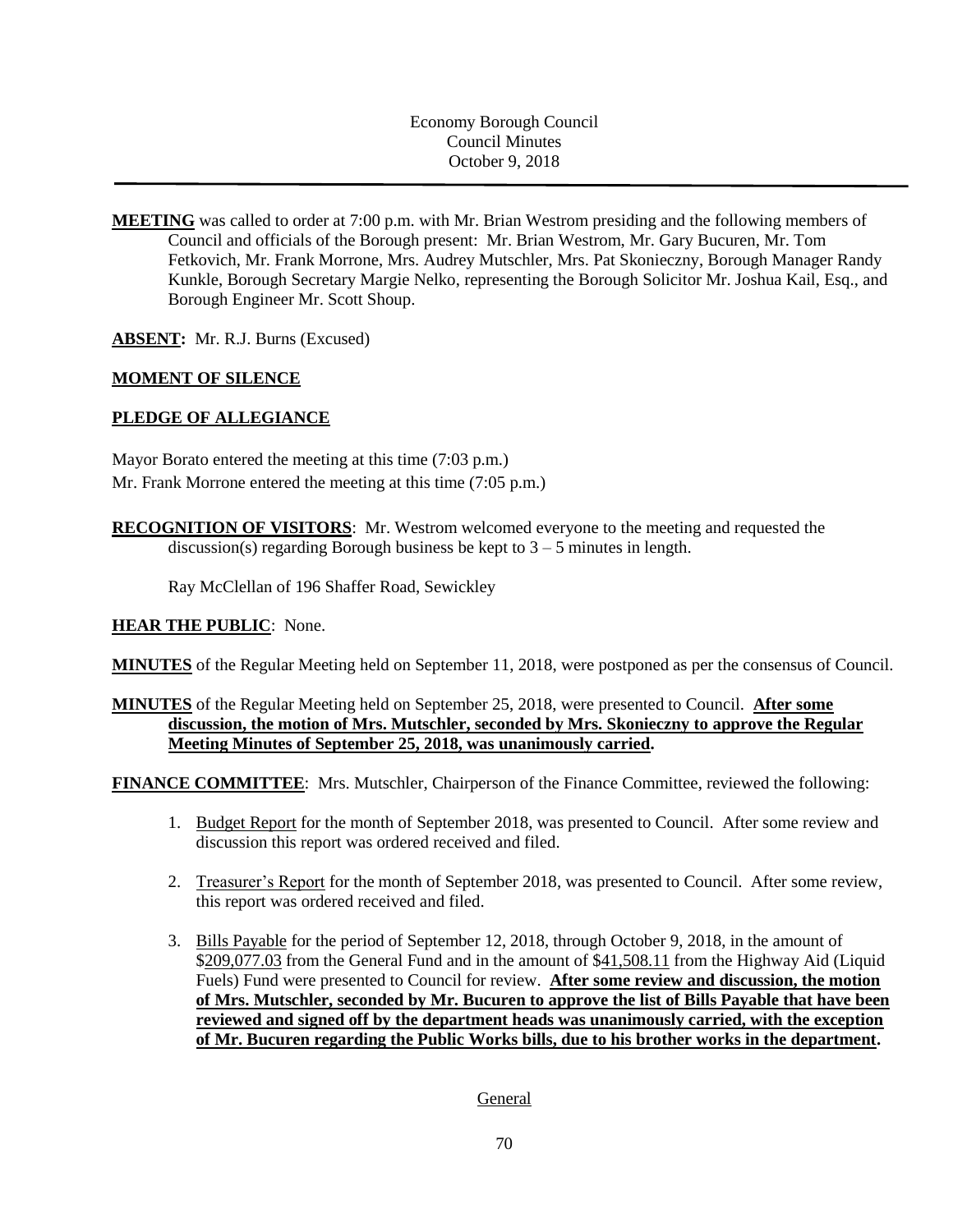| 10/09/2018 | 27023 | A R Oliastro, Inc.                    | 2A Limestone                               | 5,981.61  |
|------------|-------|---------------------------------------|--------------------------------------------|-----------|
| 10/09/2018 | 27024 | <b>ADT Security Services</b>          | Monthly Security Service                   | 93.96     |
| 10/09/2018 | 27025 | Aflac                                 | Employee ACC Insurance                     | 253.50    |
| 10/09/2018 | 27026 | Allegheny Cty Medical Examiner Office | Crime Lab User Fees                        | 590.00    |
| 10/09/2018 | 27027 | Ambridge Connection                   | Legal Ad-Employment                        | 80.00     |
| 10/09/2018 | 27028 | Ambridge Water Authority              | 2018 3rd Qtr. Water Service                | 757.43    |
| 10/09/2018 | 27029 | Amcom Office Systems, Inc.            | Monthly Copier Maintenance/Overage         | 23.27     |
| 10/09/2018 | 27030 | <b>Animal Control Services</b>        | Animal Control Service Fee                 | 550.00    |
| 10/09/2018 | 27031 | Approved Toilet Rentals, Inc.         | (3) Standard Units w/Hand Sanitizer-Parks  | 247.50    |
| 10/09/2018 | 27032 | Aramark Uniform Service               | <b>Uniform Expenses</b>                    | 640.93    |
| 10/09/2018 | 27033 | <b>Baierl Ford</b>                    | Vehicle Repair Parts                       | 84.98     |
| 10/09/2018 | 27034 | <b>Bauman Office Plus</b>             | Misc. Office Supplies-Admin/Pol            | 486.26    |
| 10/09/2018 | 27035 | Beaver Valley FOP Lodge #4-Creese     | 2018 3rd Qtr. Empl. FOP Dues               | 360.00    |
| 10/09/2018 | 27036 | Bob Sumerel Tire Co., Inc.            | Tire Repair Service Fee                    | 1,811.20  |
| 10/09/2018 | 27037 | Building Insp. Underwriters of PA     | <b>Building Permit Inspections</b>         | 1,748.00  |
| 10/09/2018 | 27038 | Butler Gas Products Co, Inc.          | Monthly Cylinder Rental                    | 23.03     |
| 10/09/2018 | 27039 | Clean Care, Inc.                      | Floor Mat Service                          | 100.31    |
| 10/09/2018 | 27040 | Columbia Gas                          | Monthly Gas Service                        | 1,851.00  |
| 10/09/2018 | 27041 | <b>Comcast 0029740</b>                | Monthly Internet/Phone Service             | 619.36    |
| 10/09/2018 | 27042 | Coverall North America, Inc.          | <b>Monthly Cleaning Services</b>           | 369.50    |
| 10/09/2018 | 27043 | <b>DCED UCC Fees</b>                  | 2018 3rd Qtr. UCC Fees                     | 130.50    |
| 10/09/2018 | 27044 | Duquesne Light Company                | Monthly Electric Service                   | 1,483.97  |
| 10/09/2018 | 27045 | Economy Boro Pol Assoc-Ferragonio     | 2018 3rd Qtr. Empl. Assoc. Dues            | 780.00    |
| 10/09/2018 | 27046 | Economy Metals, Inc.                  | Vehicle Repair Parts                       | 1,122.00  |
| 10/09/2018 | 27047 | Economy Vol. Firemen's Relief Assoc.  | 2018 Vol. Firemen's Relief Allocation      | 47,790.16 |
| 10/09/2018 | 27048 | FNB Commercial Credit Card            | Misc. Purchases                            | 665.58    |
| 10/09/2018 | 27049 | Guth Laboratories, Inc.               | Certified Pre-mix Solutions                | 37.42     |
| 10/09/2018 | 27050 | Hanson Aggregates BMC, Inc.           | Asphalt                                    | 1,892.90  |
| 10/09/2018 | 27051 | Hershberger, David                    | 60th Anniversary Celebration Reimb.        | 63.60     |
| 10/09/2018 | 27052 | Hovis Auto Supply                     | Vehicle Repair Parts/Service               | 257.14    |
| 10/09/2018 | 27053 | Incom Supply of Pittsburgh            | Misc. Operating Supplies                   | 75.49     |
| 10/09/2018 | 27054 | JC Ehrlich Co., Inc.                  | <b>Pest Control Services</b>               | 454.98    |
| 10/09/2018 | 27055 | JD's Olde-Fashioned Popcorn           | 60th Anniversary Celebration Expenses      | 42.00     |
| 10/09/2018 | 27056 | Jeffrey Associates                    | Swing Set w/seats                          | 3,077.00  |
| 10/09/2018 | 27057 | LCA-Lease Corporation of America      | Telephone Leasing                          | 209.81    |
| 10/09/2018 | 27058 | M & R Power Equipment Group           | Late Fees                                  | 10.00     |
| 10/09/2018 | 27059 | <b>MDIA</b>                           | <b>Building Permit Inspections</b>         | 266.20    |
| 10/09/2018 | 27060 | MGSoft-Net, Inc.                      | Computer Service/Equipment                 | 650.00    |
| 10/09/2018 | 27061 | Michael Baker International, Inc.     | <b>Planning Commission Consultant Fees</b> | 600.00    |
| 10/09/2018 | 27062 | Mitel Cloud Services                  | Monthly Telephone Service                  | 279.22    |
| 10/09/2018 | 27063 | Mutschler, Shaylyn                    | Refund of Community Room Rental            | 25.00     |
| 10/09/2018 | 27064 | Napa-Station Auto Parts               | Vehicle Repair Parts                       | 196.95    |
| 10/09/2018 | 27065 | Occidental Life Insurance Co of NC    | Employee Paid Life Insurance               | 27.82     |
| 10/09/2018 | 27066 | PA Chiefs of Police Association       | Livescan/Mobile ID Maintenance             | 197.32    |
| 10/09/2018 | 27067 | <b>PGH Networks</b>                   | Telephone Maintenance                      | 99.00     |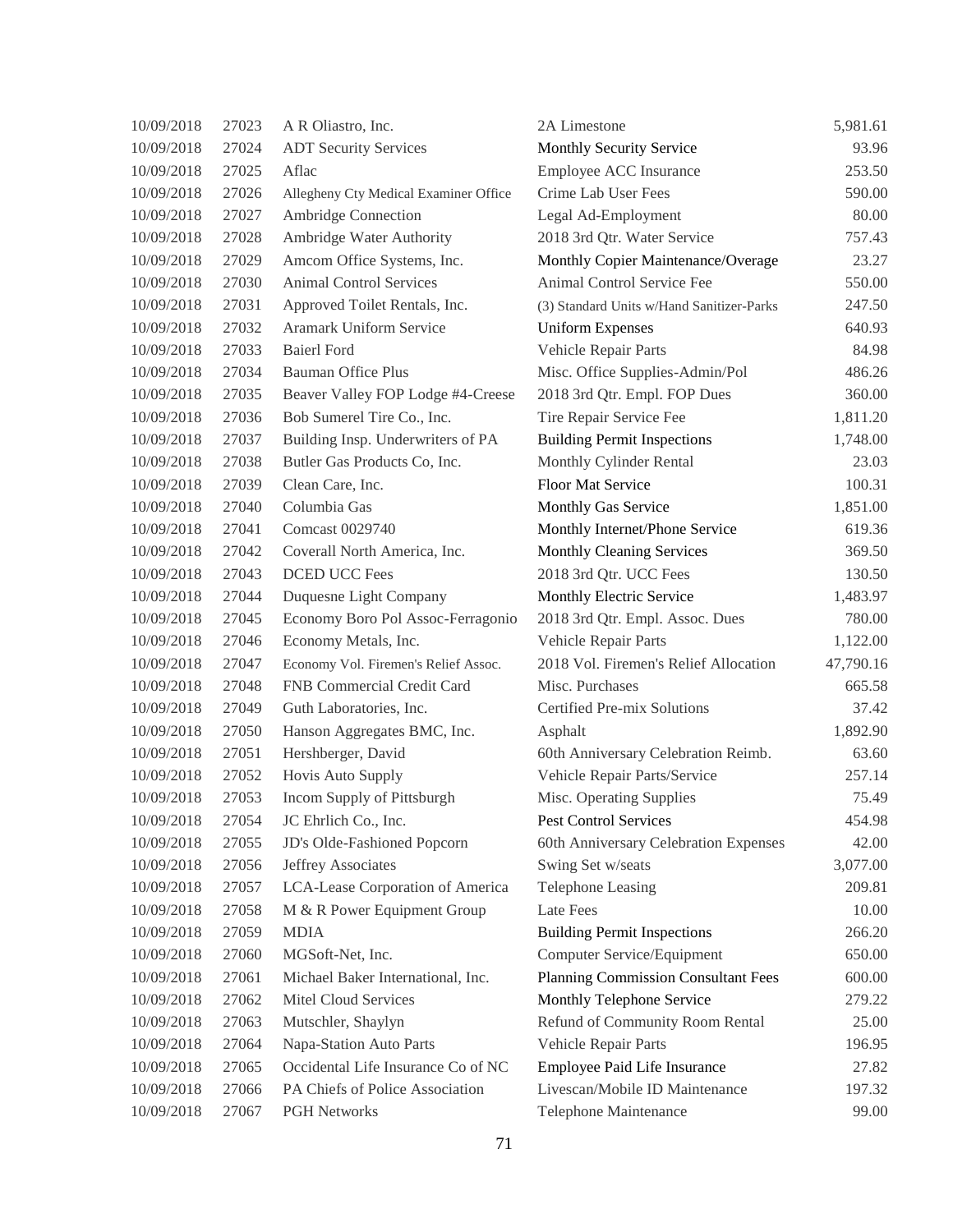| 10/09/2018 | 27068 | <b>PIRMA</b>                         | Insurance Services-Boro, Pol, PW             | 89,651.00  |
|------------|-------|--------------------------------------|----------------------------------------------|------------|
| 10/09/2018 | 27069 | Pitney Bowes Global Fin. Srvcs, LLC  | 2018 4th Qtr. Lease/Ink                      | 168.30     |
| 10/09/2018 | 27070 | Reed Oil Company                     | Diesel Fuel                                  | 1,648.41   |
| 10/09/2018 | 27071 | Reliance Standard Life Insurance     | Group Life Insurance Coverage                | 330.00     |
| 10/09/2018 | 27072 | Safelite Auto Glass                  | Windshield Repair                            | 59.95      |
| 10/09/2018 | 27073 | Safety-Kleen                         | Misc. Operating Supplies                     | 261.50     |
| 10/09/2018 | 27074 | Sewickley Construction Products Inc. | Pipe Repair Parts                            | 839.16     |
| 10/09/2018 | 27075 | Shoup Engineering Inc.               | <b>Engineering Services</b>                  | 475.00     |
| 10/09/2018 | 27076 | Smitty's Service.                    | Vehicle Parts/Maint. Services                | 335.04     |
| 10/09/2018 | 27077 | Soil Screeners Inc.                  | Screened Top Soil                            | 756.00     |
| 10/09/2018 | 27078 | <b>Sprint Communications</b>         | Mthly Cellphone Service                      | 179.94     |
| 10/09/2018 | 27079 | <b>Staples Advantage</b>             | Misc. Office Supplies/Fingerprint Time Clock | 467.87     |
| 10/09/2018 | 27080 | <b>Teamsters Local Union 250</b>     | <b>Union Dues</b>                            | 292.00     |
| 10/09/2018 | 27081 | Thomas, John C.                      | Mileage Reimbursement-CEO                    | 111.18     |
| 10/09/2018 | 27082 | Valley Waste Service, LLC            | <b>Dumpster Removal-Parks</b>                | 230.00     |
| 10/09/2018 | 27083 | Verizon S0007576-Business            | Monthly Telephone Service                    | 18.67      |
| 10/09/2018 | 27084 | Verizon Wireless-542192420           | Monthly Wireless Telephone Service           | 576.13     |
| 10/09/2018 | 27085 | <b>Vi-HAUS</b>                       | Monthly Hosting Agreement Fees               | 875.50     |
| 10/09/2018 | 27086 | W. PA Teamsters - COBRA              | Monthly COBRA Health Insurance               | 895.74     |
| 10/09/2018 | 27087 | W. PA Teamsters Emp Welfare Fund     | Monthly Health Insurance                     | 23,618.70  |
| 10/09/2018 | 27088 | West Central Equipment, LLC          | <b>Equipment Repair Parts</b>                | 4,122.43   |
| 10/09/2018 | 27089 | Westrom, Laurel                      | 60th Anniversary Celebration Reimb.          | 50.90      |
| 10/09/2018 | 27090 | Wex Bank-Sunoco                      | Monthly Gasoline Usage                       | 2,711.46   |
| 10/09/2018 | 27091 | Wine Concrete Products, Inc.         | Knockout Box Base/Inlet Riser                | 240.00     |
| 10/09/2018 | 27092 | Zambelli Fireworks Manufacturing Co. | 60th Anniversary Display Postponement Fee    | 1,350.00   |
| 10/09/2018 | 27093 | Joseph A. Askar Law Offices          | 2018 Solicitor Services & Retainer           | 1,706.25   |
|            |       |                                      |                                              | 209,077.03 |

## Highway Aid Fund

| 10/09/2018 | 148   | Duquesne Light Company | Electric Service-Street Lights/Traffic Signals | 1,419.05  |
|------------|-------|------------------------|------------------------------------------------|-----------|
| 10/09/2018 | - 149 | Cargill, Inc.          | <b>Salt Purchases</b>                          | 40,089.06 |
|            |       |                        |                                                | 41.508.11 |

#### **ORDINANCE COMMITTEE**: No Report.

#### PARKS and RECREATION COMMITTEE: No Report.

**PERSONNEL COMMITTEE**: Mr. Westrom, Chairperson of the Personnel Committee, stated that the Committee will handle objectives as they arise and the finger print time clock matter.

Mrs. Mutschler requested an executive session for two (2) personnel matters, one with a vote and another without a vote.

**PROPERTY and BUILDING COMMITTEE**: Mr. Morrone, Chairperson of the Property and Building Committee, reported that the Public Works Department roof has been completed.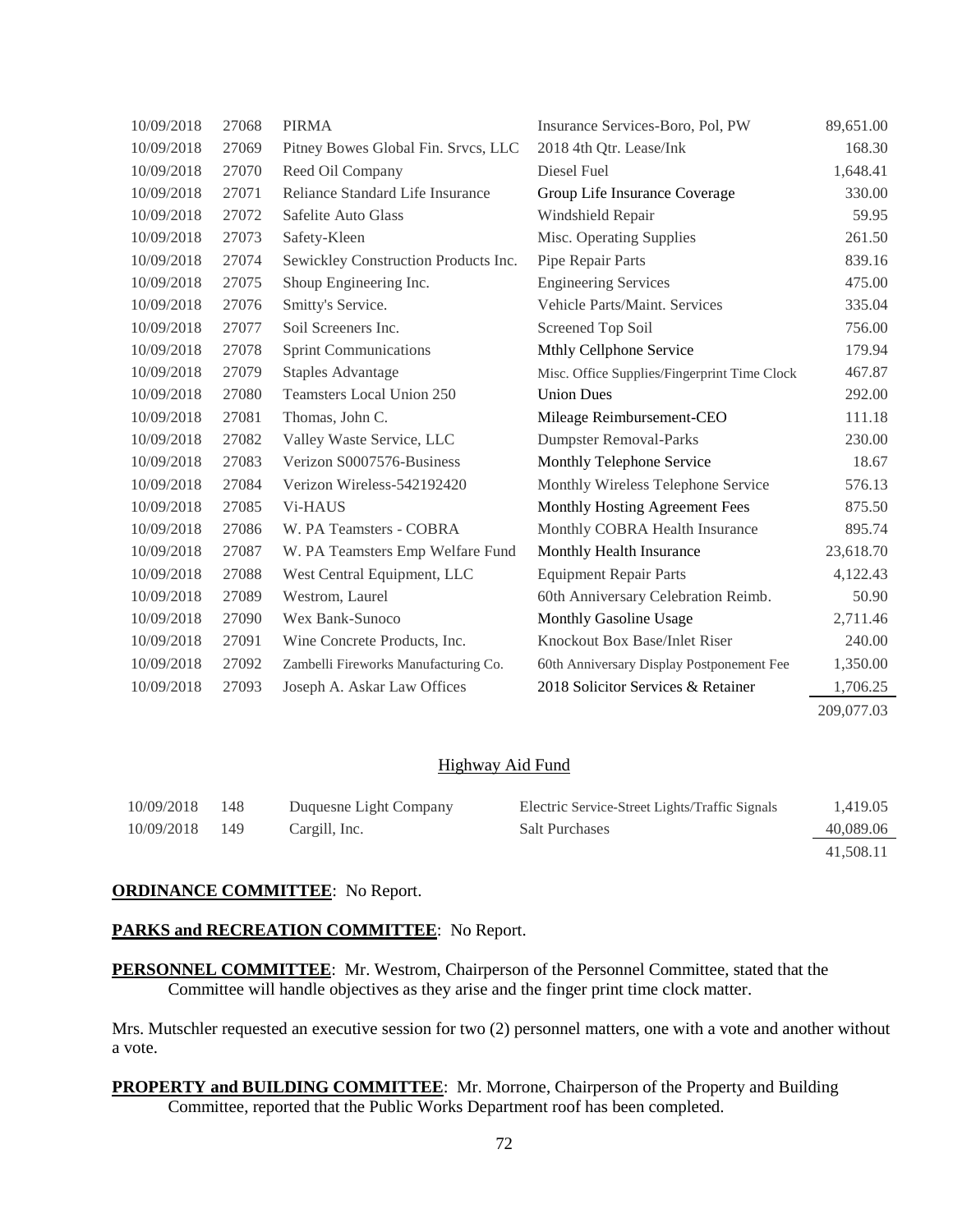# **PUBLIC SAFETY COMMITTEE**: No Report.

## **PUBLIC WORKS (PW) COMMITTEE**: No Report.

**MAYOR'S REPORT**: Mayor Borato presented Council with updates regarding the following issues:

- 1. Mayor's Monthly Police Department Report for September 2018 After some review, this report was ordered received and filed.
- 2. Cortright Condemnation (345 Springer Road) Mayor Borato stated that she was contacted by Mr. Okey Matthews expressing concerns regarding the house bowing due to dampness and asking for an update for the demolition. The Borough Manager stated that he has contacted three (3) contractors who seem interested in demolishing this dwelling for the Borough before the end of 2018 and that he is still working on the specs. Mayor Borato stated that she recently saw on the news that the U.S. Army Corps of Engineers have demolished structures and that this maybe be a possible solution.
- 3. Walmart Donation Mayor Borato presented a large novelty check payable to the police department in the amount of \$10,000.00 for the purpose of acquiring new computers and congratulated Chief O'Brien on the receipt of the donation. Walmart has expressed that our police department is one of the better relationships that Walmart has. The Mayor stated that the 2019 computer budgeted line item can be reduced.
- 4. Police Vehicle Purchase A trade-in quote in the amount of \$6,000.00 was received from Wright Automotive and present to Council for review. Mayor Borato explained that the Wright Automotive 2019 Chevrolet Tahoe purchase quote for \$37,455.00, less the trade-in quote, leaves a balance of \$31,751.15. Mayor Borato also explained that this balance plus the necessary accessories expense will total less than the original purchase quote. Mayor Borato requested a motion to approve the purchase of a 2019 Chevrolet Tahoe. **After some review and discussion, the motion of Mr. Morrone, seconded by Mr. Fetkovich to approve the purchase of a 2019 Chevrolet Tahoe not to exceed \$38,000.00 was unanimously carried.**

Mayor Borato expressed her excitement and honor on officiating her first wedding as the Mayor of Economy Borough.

**SOLICITOR'S REPORT**: The Borough Solicitor presented Council with updates regarding the following issue(s):

- 1. Heart and Lung Policy The Borough Solicitor stated that the policy was emailed to the Economy Borough Police Officers Association President for review by the bargaining unit.
- 2. PennEnergy Resources, LLC Oil & Gas Lease Agreement The Borough Solicitor reviewed the concerns expressed by Council that he received and asked if there were any more before he does a full legal review by contacting PennEnergy to address the concerns. Members of Council discussed the possible differences between the proposed lease agreement vs. the prior approved lease agreement, post production costs, water contamination and drilling depth(s). The proposed lease agreement is for 9.75 acres of Borough owned land.

**ENGINEER'S REPORT** – The Borough Engineer presented Council with updates regarding the following issue(s):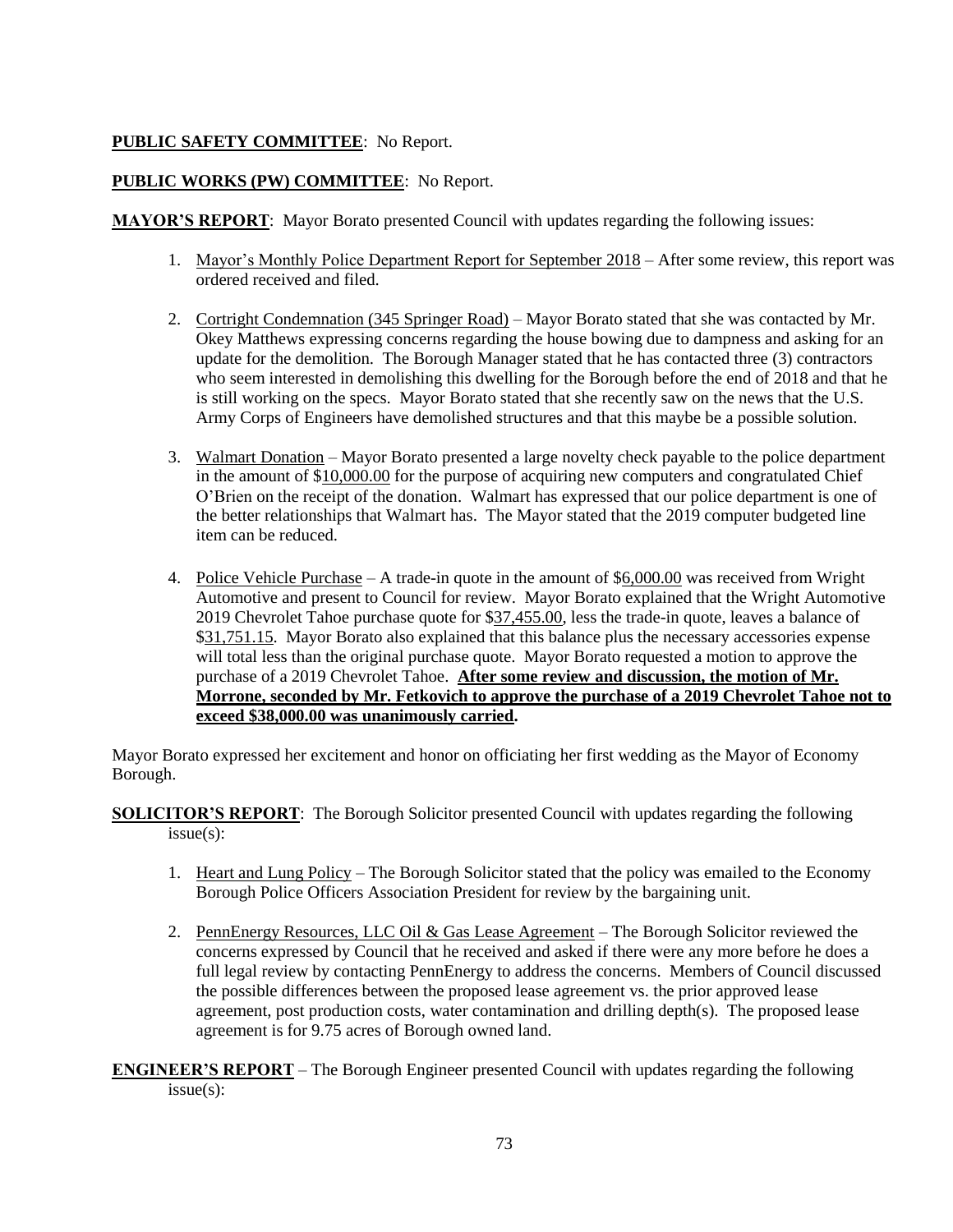- 1. Ridgewood Plan Drainage Issue The Borough Engineer stated that the contractor was on site yesterday (10/08/2018) and is hoping to have the job completed by the end of the week.
- 2. Green Forest Culvert Issue The Borough Engineer presented Council with the background of his communication with D. Lang Contracting regarding Council's decision on the request to close the roadway for the work to be done. The Borough Engineer stated that the contractor could not do the work for the quoted price and believes the bid has been withdrawn. As per the consensus of Council, the Borough Engineer was instructed to contact the other bidders to discuss pricing and the roadway restrictions before it is determined whether a public bid is needed.
- 3. Stange Road Drainage Issue The Borough Engineer presented Council with an update regarding the tree removal and the status of the project. The Borough Engineer stated that the easements have been acquired and will need to be signed by the Council President. Mayor Borato reviewed an email she received from Mr. Thomas Topolewski thanking the Borough for starting the project and to express concerns regarding the lack of sand/gravel around the laid pipe and the removal of the gaskets/Orings around the pipe. The Borough Engineer responded to both concerns.
- 4. PennEnergy Access Road The Borough Engineer presented Council with an update regarding an email he received from PennEnergy's Engineer regarding the intent to core drill along Amsler Road for an analysis. Members of Council discussed the historical slide, whether a permit is needed, whether permission is needed, Council's previous issue(s) to not use this road, and the possibility of a proposal from PennEnergy upgrading/significantly improving this road changing Council's minds. The Borough Engineer stated, if there are no objections to the core drilling from Council, he would draft a letter stating that the core drilling is permitted but there are no guarantees that this road could be used and forward it to the Borough Solicitor for review.
- 5. 2018 Roadway Improvement Project The Borough Engineer presented Council with updates regarding the completed paving portion of this project, the seal work still needs done, a few issues on Amsler Road that need addressed and the backfill work will be done by the Public Works Department preferably before Trick-or-Treating on October 31, 2018.
- 6. Marr Road Upgrade Request The Borough Engineer explained that he did an analysis and has found conflicting information. The Borough Engineer will do more research using information from the Beaver County Court House before making a recommendation to Council.

## **OLD BUSINESS**:

- 1. Non-organized Employee Pay No updates or discussion on this matter.
- 2. Personnel Committee/Objectives This matter was discussed under the Personnel Committee Report portion of the meeting.
- 3. Borough Building and Public Works Department Video Cameras The cameras are scheduled for early November 2018 due to a backorder of the equipment.
- 4. Police Department Excess Tires No response has been received.
- 5. Custodian Position This matter will be discussed in executive session.
- 6. Time Clock This matter was discussed under the Personnel Committee Report portion of the meeting.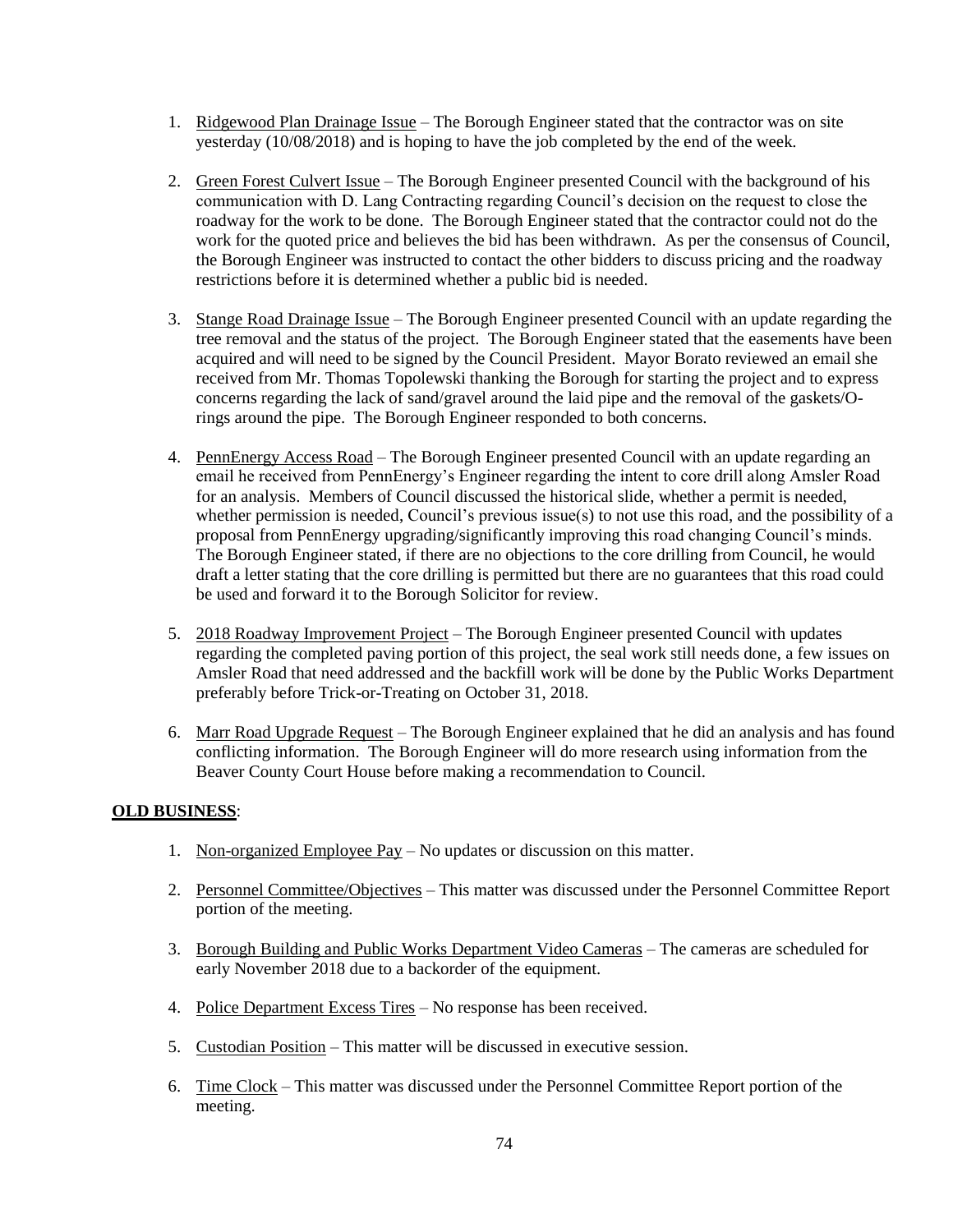- 7. Cortright Condemnation (345 Springer Road) This matter was discussed under the Mayor Report portion of the meeting.
- 8. Fee Resolution This matter is on hold.

Mr. Bucuren questioned the matter of Council receiving a report regarding Northern Lights Shopping Center from the Assistant Code Enforcement Officer. The Borough Manager stated that it is being worked on.

Mr. Bucuren asked if there were any updates regarding the 373 Golden Grove Road foundation flooding issue. The Borough Engineer stated that the owner has decided to build further back on the property and fill in the existing foundation.

## **NEW BUSINESS**: None

## **OTHER BUSINESS**:

Mr. Fetkovich stated that he observed two (2) individuals soliciting in the Borough and asked if a permit is required to do this. Mr. Fetkovich stated that when he questioned the individuals it was found that they did not have a permit and he recommended them contacting the Borough. Mayor Borato informed Council that a permit is required and issued by the Police Department. Residents are encouraged to call 911 to report this type of activity so the Police Department responds accordingly.

Mr. Fetkovich stated that this year's Trick or Treating will be held on October 31, 2018.

**EXECUTIVE SESSION:** Mr. Westrom requested Council go into Executive Session regarding two (2) personnel matters at 7:45 p.m., as per the motion of Mrs. Skonieczny, seconded by Mrs. Mutschler.

The meeting reconvened at 8:05 p.m.

Upon re-entering the public meeting, the following item(s) were reviewed:

1. Part-time Custodian Position – **A motion by Mr. Fetkovich, seconded by Mrs. Mutschler to offer Mr. Frederick Welton the position of Part-time Custodian at the rate of \$16.00 per hour for up to 28 hours per week per the scope of work given to him and contingent upon acceptance of the offer letter and the conditions therein, all voted aye.**

There being no further business, the motion of Mrs. Skonieczny, seconded by Mr. Bucuren to adjourn the meeting at 8:08 p.m. was unanimously carried.

> Margie L. Nelko Borough Secretary

Randy Kunkle Borough Manager